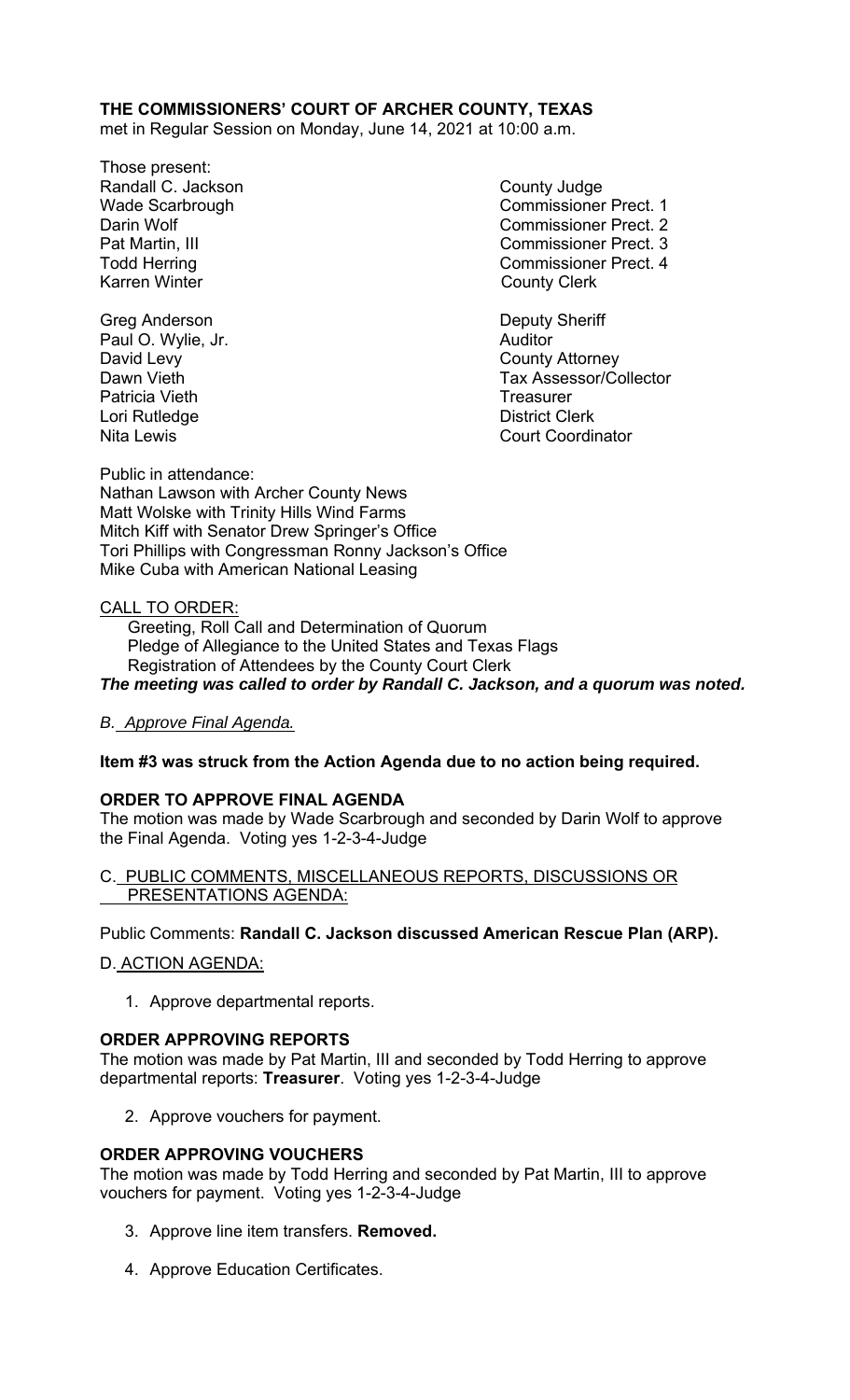# **ORDER TO APPROVE CERTIFICATES**

The motion was made by Wade Scarbrough and seconded by Todd Herring to approve Education Certificates: **Randall C. Jackson; Donald Stevens.** Voting yes 1-2-3-4- **Judge** 

5. Approve Publisher's Certificates.

# **ORDER TO APPROVE CERTIFICATES**

The motion was made by Darin Wolf and seconded by Wade Scarbrough to approve Publisher's Certificates. Voting yes 1-2-3-4-Judge

6. Approve Minutes from previous month – May, 2021.

## **ORDER TO APPROVE MINUTES**

The motion was made by Todd Herring and seconded by Wade Scarbrough to approve minutes from May, 2021. Voting yes 1-2-3-4-Judge

7. Open Sealed Bids for the purchase of the east portion of Lot 8 Block 31, Town of Archer City, Texas.

## **OPEN BIDS**

Danny and Leslie Hash \$150.00

8. Award Bid for the purchase of the east portion of Lot 8 Block 31, Town of Archer City, Texas.

#### **ORDER ACCEPTING BID**

The motion was made by Todd Herring and seconded by Pat Martin, III to accept the bid of Danny and Leslie Hash in the amount of \$150.00 for Lot 8, Block 31, Town of Archer City, Texas. Voting yes 1-2-3-4-Judge

9. Open Sealed Bids for financing of Cameras and Control System.

## **OPEN BIDS**

American National Leasing

5-year 2.5% no document fee for early termination

#### Signature Public Funding Corp.

5-year 1.515% if funding takes place before July 1, 2021, if not rate would change up to 3.75%

10. Award Bid for financing of Cameras and Control System.

## **ORDER TO ACCEPT BID**

The motion was made by Wade Scarbrough and seconded by Darin Wolf to accept the bid of American National Leasing for five-year at 2.5% interest, with no document fee for early termination for financing of Cameras and Control System. Voting yes 1-2-4- Judge; Abstain 3

**11.** Discuss and/or take action on Andrews Road compliance issues with Trinity Wind Farm Road Use Agreement.(September 18, 2019 Road Use Agreement) **Darin Wolf discussed Road Use Agreement. Matt Wolske discussed the actions taken to repair Andrews Road. Wolske reported more gravel will be brought in to add to Andrews Road on the 2.1 miles of road. David Levy discussed agreement options for County.** 

## **ORDER TO TABLE**

The motion was made by Darin Wolf and seconded by Pat Martin, III to table action on Andrews Road compliance with Trinity Wind Farm Road Use Agreement. Voting yes 1- 2-3-4-Judge